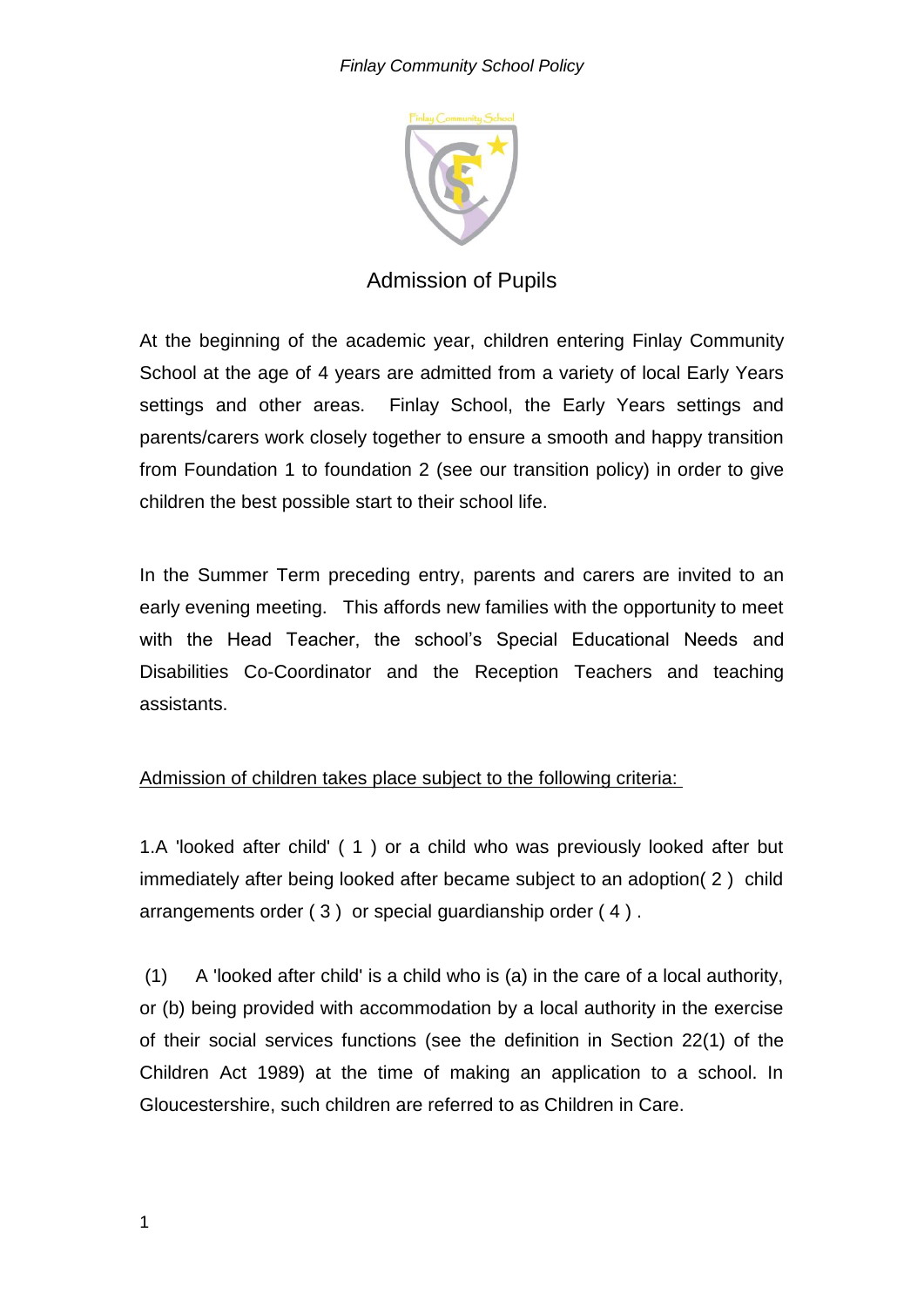(2) This includes children who were adopted under the Adoption Act 1976 (see section 12 adoption orders) and children who were adopted under the Adoption and Childrens Act 2002 (see section 46 adoption orders).

(3) Under the provisions of s.14 of the Children and Families Act 2014, which amend section 8 of the Children Act 1989, residence orders have now been replaced by child arrangements orders.

(4) See Section 14A of the Children Act 1989 which defines a 'special guardianship order' as an order appointing one or more individuals to be a child's special guardian (or special guardians).

2. "Sibling refers to a brother or sister, half brother or sister, adopted brother or sister, step brother or sister or the child of the parent/carer's partner, as well as children brought together as a family by a same sex civil partnership. In every case, the child must be living in the same family unit at the same address."

3. Children with the strongest geographical claim, measured in a straight line from the ordnance survey address point of the child's home address (including flats) to the ordnance survey address point of the school, using the Local Authority's computerised measuring system, with those living closer to the school receiving the higher priority.

3. To appeal, paperwork (Appendix A) is available from the school and must be completed and returned to school. The Head Teacher is happy to meet parents to discuss admission and to advise parents on the Appeals Procedure.

### **Class Sizes**

It is the governor's decision to limit the number of pupils in every class. The Governing Body has set admission number at 60 for pupils to be admitted to the reception year which began in 2019. The reasons considered when making this decision include:

- The significantly above average percentage of SEND pupils
- The specialist Speech and Language Support provided for pupils with difficulties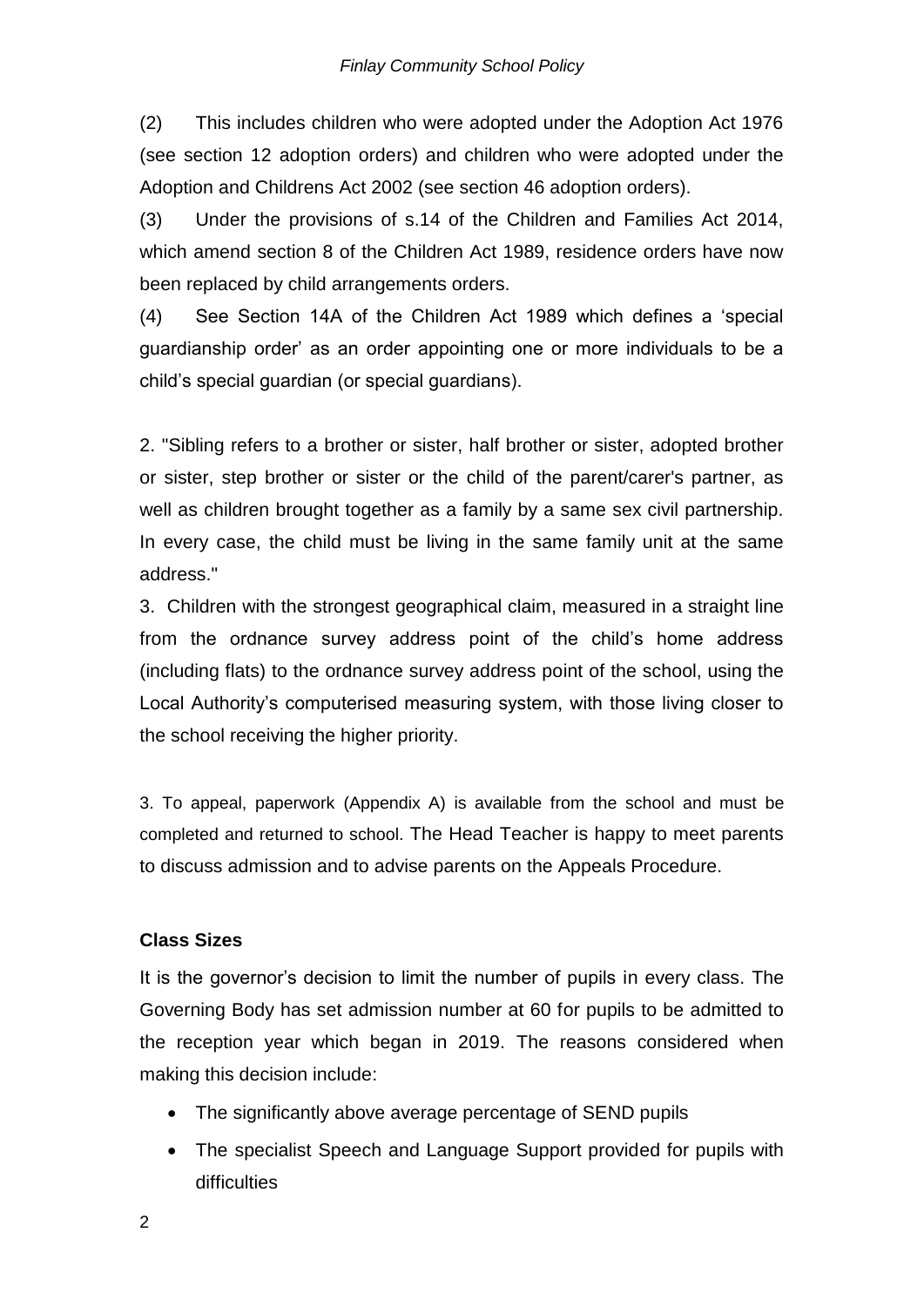- The size of classrooms including the above support needed for these pupils (some of whom need individual work stations)
- The behavioural needs of children attending the school
- The additional support the school provides to other schools in the local community
- The training provided for University students on the school site
- The expertise support required for parents and carers

It is the governor's view that overcrowding has a significant impact on the learning of the pupils as well as additional stress on staff, resources, space, routines and behaviour. Therefore, as an inclusive school, a waiting list has been established and is used alongside this admissions policy whenever a space becomes available.

# **The Right of Appeal**

In the event of a child being refused a place there is a right of appeal to an independent appeal process.

Each academic year, places will be offered to those qualifying. Where requests for admission exceed the standard number, parents will be notified if a place is not available for their child, and of their right to appeal. In order to appeal the attached paperwork MUST be completed (Appendix A) and sent to Finlay Community School.

When a parent wishes to appeal against the refusal to admit a child, an independent appeals committee will be set up. The process is managed by the school who will organise an independent panel.

**Special Education Need and Disabilities** - the school is required to admit a child with an Education Health and Care Plan (EHC) as well as those with a statement of Special Educational Needs that names the school, even if the school is full.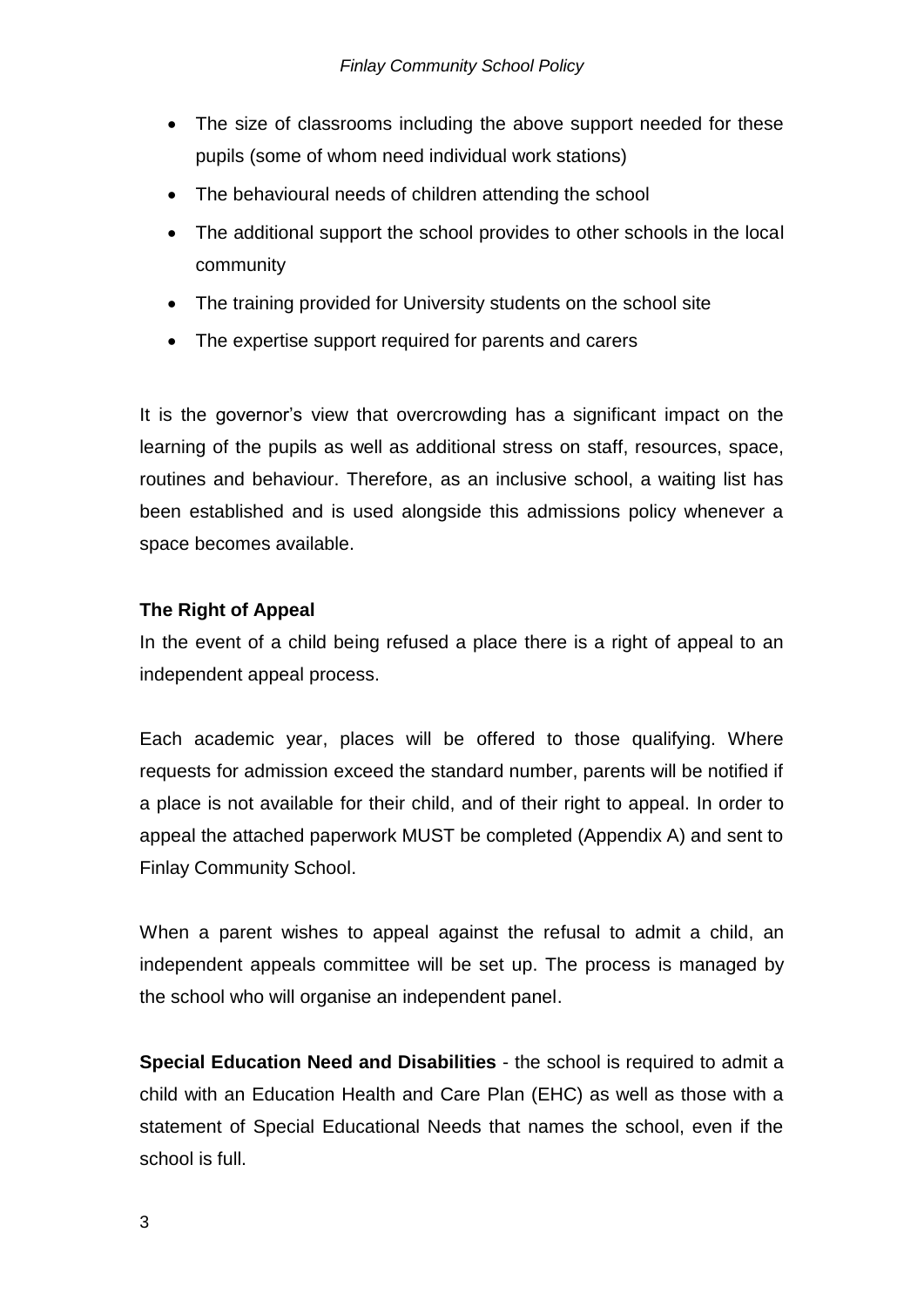### **Waiting Lists**

If the school is oversubscribed, a waiting list will be held for (at least) the first school term (i.e. until the end of December term half-term). The waiting list will be prioritised according to the Admissions criteria.

#### **In Year Admissions**

Any applications for a school made outside the normal year of entry to the school must be made directly to the school. An In-Year Application will need to be completed and sent to the school. If there are no places available you will have the option to place your child/ren on a waiting list where the schools criteria will be applied when/if a place becomes available. You will still have the right to appeal this decision (see above).

#### **Summer born children and their right to defer their entry**

In response to the Department for Education (DfE) guidance and the new statutory requirements in the revised School Admissions Code summer born children (those born between 1 April and 31 August) have the option to defer starting school.

Children must be receiving full-time education by the start of the term following their fifth birthday. For children born between 1 September and 31 December, they reach compulsory school age on 31 December and must be receiving full-time education at the start of the Spring term (i.e. after the Christmas holidays, in January). For children born between 1 January and 31 March, they reach compulsory school age on 31 March and must be receiving full-time education by the start of the Summer term (i.e. after the Easter holidays, in March or April) For children born between 1 April and 31 August, they reach compulsory school age on 31 August and must be receiving fulltime education at the start of the new school year (i.e. after the summer holidays, in September).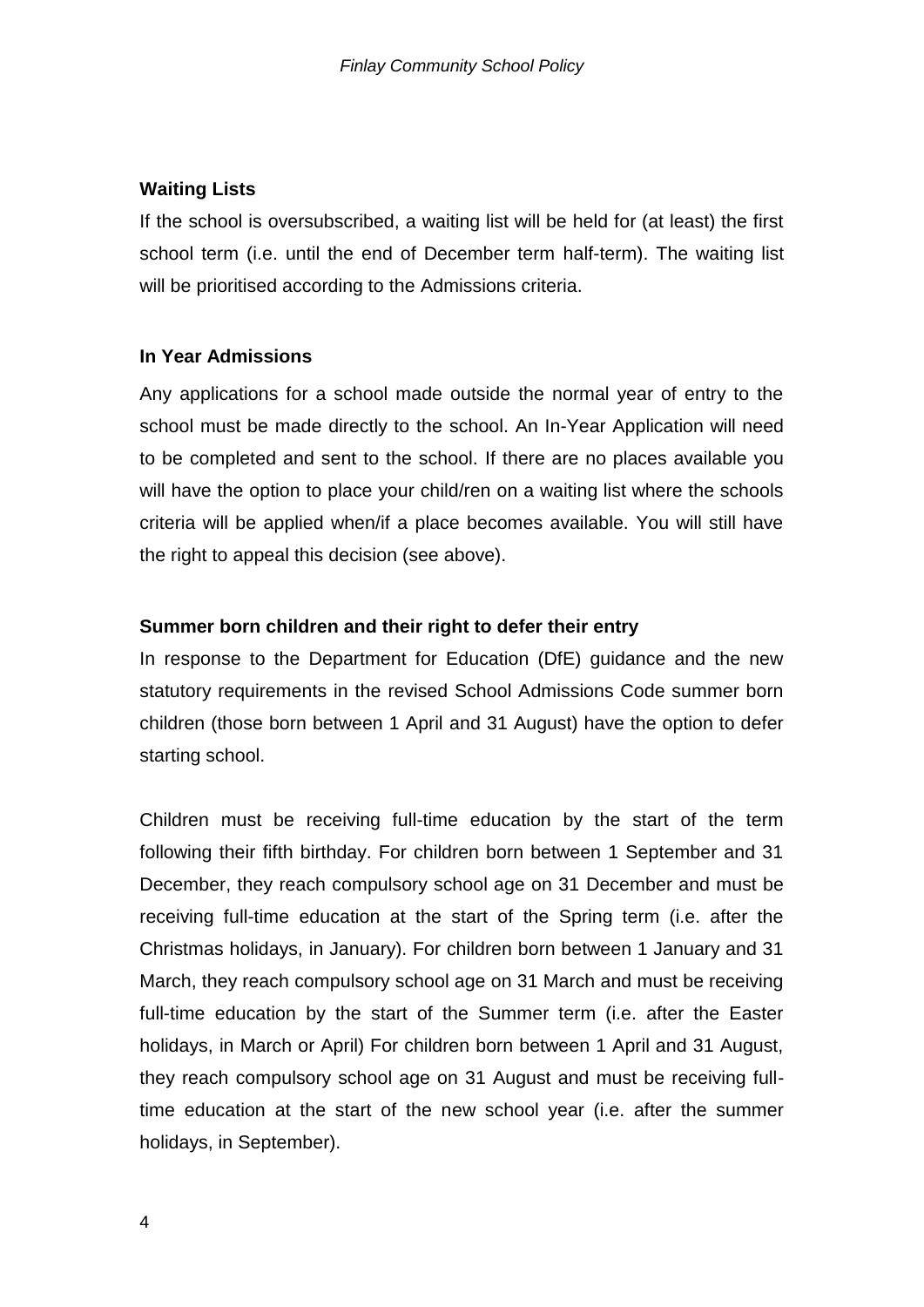#### **What options do I have available?**

Gloucestershire County Council administers the admissions of all children in the September following their fourth birthday. Parents of non-compulsory school age children (four year olds) may request a pattern of part-time attendance or delay if that best suits the needs of their child. Parents will be offered the opportunity for their child to: start Reception in September on a full-time basis from their first day of attendance or on a part-time basis up to the point of reaching compulsory school age; delay the date their child is admitted to the school until later in the school year but not beyond the point at which they reach compulsory school age and not beyond the beginning of the summer term of the school year for which the offer of the school place was made.

Summer born children (those born between 1 April and 31 August) only: defer their child's entry to school by a whole year until they reach compulsory school age and be admitted to Reception rather than Year 1 with their chronological peers. This means that a summer born child would not start school at all during the academic year after their fourth birthday. Details on the process for seeking approval for deferring a child's admission:

- Gloucestershire County Council is the admission authority for all Community and Voluntary Controlled schools in Gloucestershire. The application form to request deferred admission to reception year is available to download on Gloucestershire County Council website. Alternatively if you are unable to access this form please contact Coordinated Admissions Tel: 01452 425000. For schools outside of Gloucestershire, you will need to contact the individual schools directly to obtain their approval to consider deferring your application.
- In addition to seeking approval at your preferred schools, you should make an application as part of the main admission round for the year group that your child would normally be admitted to school, by the closing date of 15th January, until a decision on your request to defer has been reached.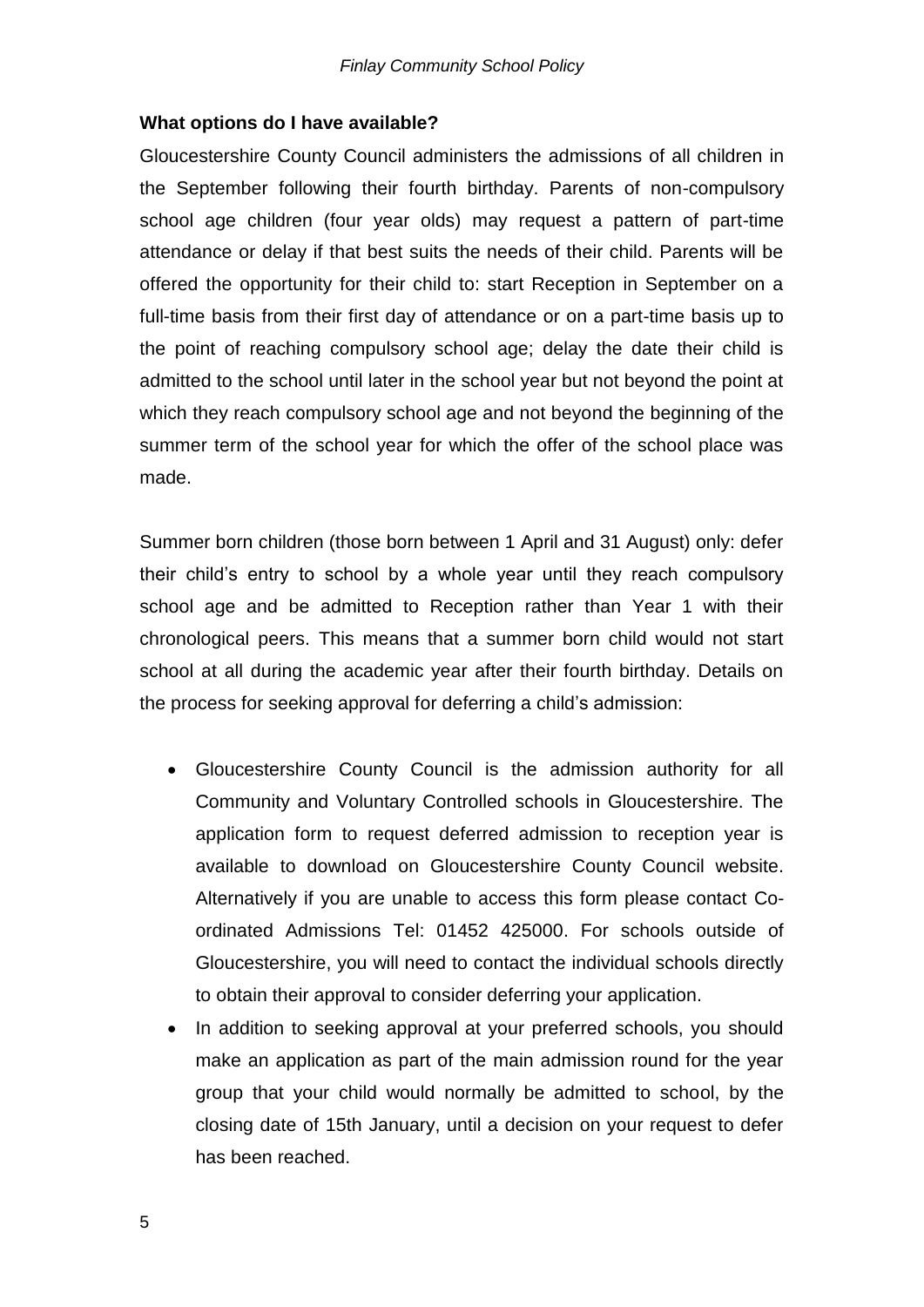All information, including any preferences you make, must be submitted by you to the Local Authority during the Standard Application Process dates given in the Guidance booklet and the website *www.gloucestershire.gov.uk/schooladmissions .*

Agreed by Governors:

Signed: Date:

**Appendix A**

#### **Finlay Community School School Admission – Notice of Appeal Key Stage 1**

**If you want to appeal, complete this form (block letters please) and return one copy to Finlay Community School If appealing for more than one child, please complete a separate form for each child.**

| Parents' names: | <b>Parent 1</b> | <b>Parent 2</b> |
|-----------------|-----------------|-----------------|
| (First Name)    |                 |                 |
|                 |                 |                 |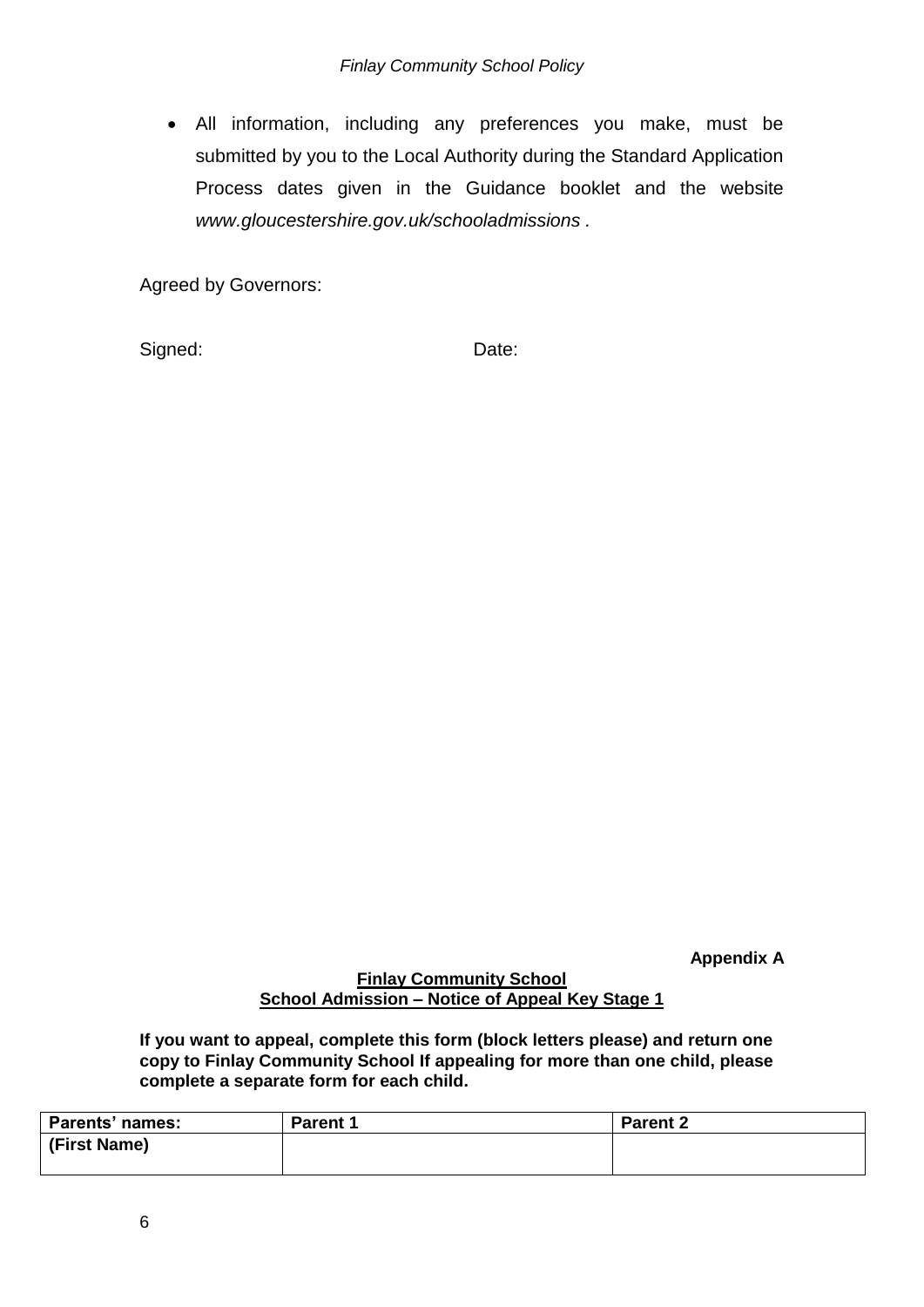| (Title and Family Name)                                                                        |                         |                         |        |  |
|------------------------------------------------------------------------------------------------|-------------------------|-------------------------|--------|--|
| <b>ADDRESS:</b>                                                                                |                         |                         |        |  |
|                                                                                                |                         |                         |        |  |
|                                                                                                |                         |                         |        |  |
|                                                                                                |                         |                         |        |  |
|                                                                                                |                         |                         |        |  |
| e-mail                                                                                         |                         |                         |        |  |
|                                                                                                |                         |                         |        |  |
|                                                                                                |                         |                         |        |  |
| We use e-mail as our<br>main method of                                                         |                         |                         |        |  |
| communication with                                                                             |                         |                         |        |  |
| you?                                                                                           |                         |                         |        |  |
|                                                                                                | Yes/No                  | Yes/No                  |        |  |
| <b>Telephone Nos.</b>                                                                          | Home:<br><b>Mobile:</b> | Home:<br><b>Mobile:</b> |        |  |
|                                                                                                |                         |                         |        |  |
|                                                                                                | Work:                   | Work:                   |        |  |
| Please give a contact address if either natural parent lives elsewhere (if this is available). |                         |                         |        |  |
|                                                                                                |                         |                         |        |  |
| Child's full name                                                                              |                         | Date of Birth:          |        |  |
| <b>Present school</b>                                                                          |                         | <b>School Year:</b>     |        |  |
|                                                                                                |                         |                         |        |  |
| Please list school(s) you are<br>appealing for in order of                                     | 1.                      |                         |        |  |
| preference, if more than one                                                                   | 2.                      |                         |        |  |
|                                                                                                |                         |                         |        |  |
|                                                                                                | 3.                      |                         |        |  |
| <b>School allocated</b>                                                                        |                         |                         |        |  |
|                                                                                                |                         |                         |        |  |
| Is this your first appeal?                                                                     |                         |                         | Yes/No |  |
| Has your child a statement of special educational needs?                                       |                         |                         | Yes/No |  |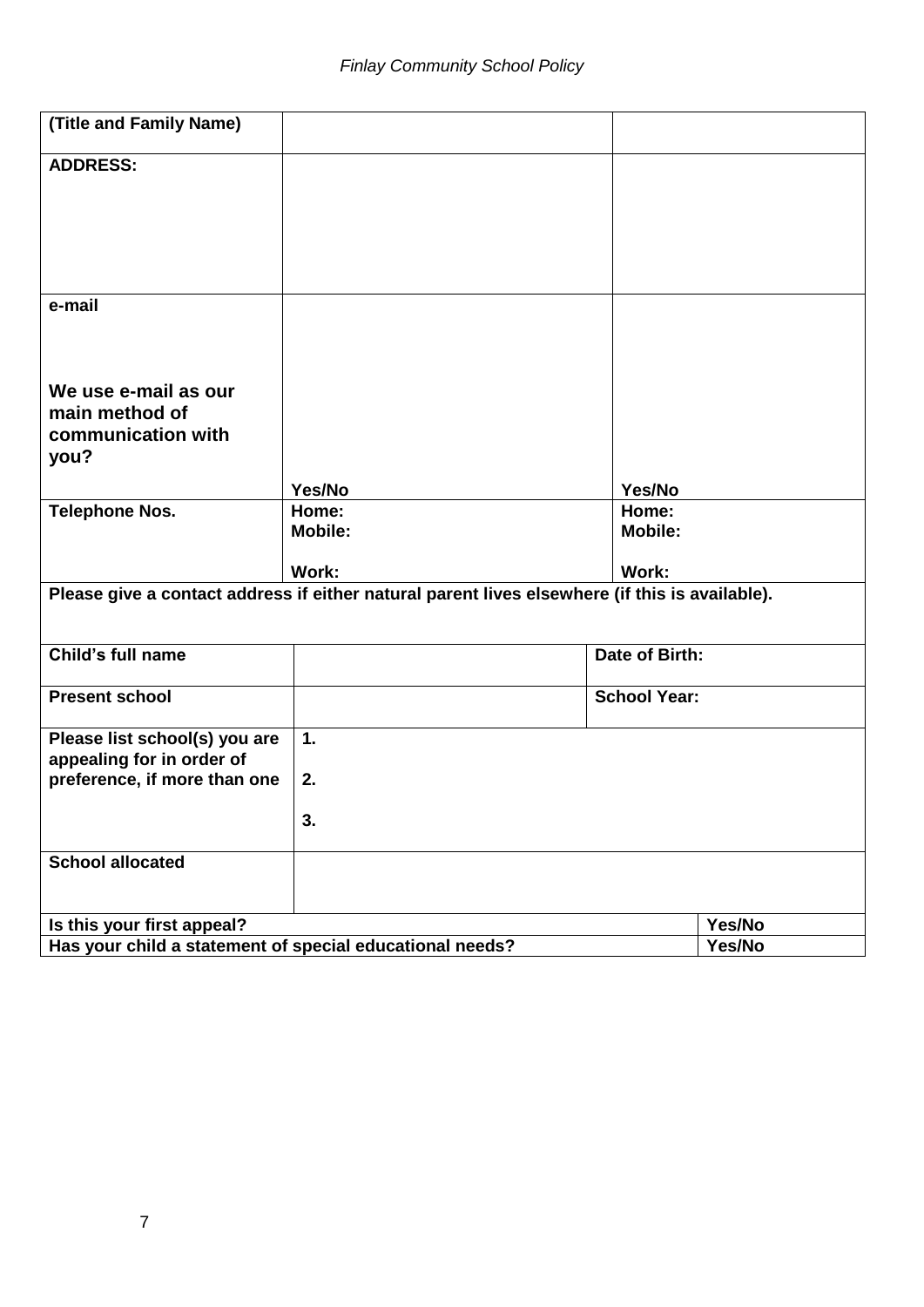**I wish to appeal against my child's school allocation for the following reasons:- (Please note these should include your reasons for feeling a mistake has been made or that the Admission Authority has acted in an unreasonable manner – continue on a separate sheet if necessary)**

**I will /will not be calling witnesses**

**I wish/do not wish to attend and speak when the appeal is considered** 

**I would like to be represented by (name and address):**

**SIGNED: DATE:**

**Appendix B**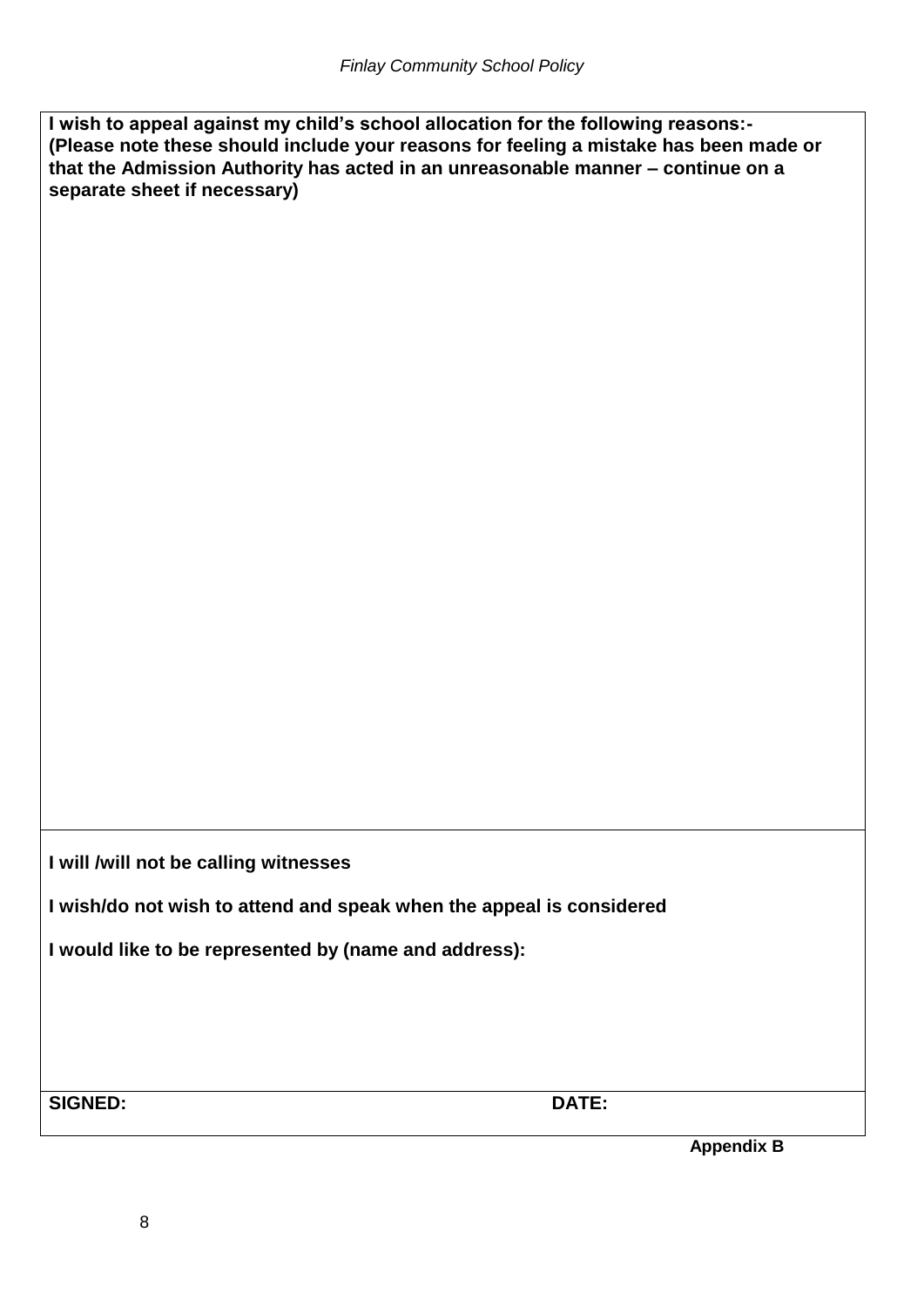# **1. The Appeal System**

### **1.1 Purpose of Appeal**

The choice of school for your child is obviously very important to you. If you are not happy with the place allocated, you may want to have this decision reviewed by a Body that can act independently and make a fresh allocation, if that is thought to be right. This is the purpose of the School Admission Appeal System.

**1.2**

The purpose of this leaflet is to explain the Appeal System. If you decide to appeal, every effort will be made to help you. Please do not be put off from making an Appeal because of doubts about your ability to present your case. The Panel will be interested in the reasons for your choice of school, not your skill as an advocate.

### **1.3 Legislation and Code of Practice**

It is necessary to have some basic rules for dealing with Appeals (e.g. setting a final date for Notice of Appeals helps the Panel to deal with all Appeals in the fairest possible way). However, the rules are kept to a minimum. The procedure that will be followed is based on the School Standards and Framework Act 1998 and on a Statutory Code of Practice published by the Department for Education (DfE). In addition the Panel takes account of the Code of Practice on Admissions, published by the Department for Education . Copies of these documents can be seen on the DfE website. The Panel is subject to supervision by the Administrative Justice and Tribunals Council.

### **1.4 Further Information**

If you decide to appeal please read this leaflet carefully. The appeals are organised on behalf of the Governing Body by the Democratic Services Unit of the County Council and, if you need any more information you should contact School Appeals Gloucestershire County Council: 01452 425000

### **1.5 Appeals covered by this Leaflet**

This leaflet applies to admissions to the infant age group where you are objecting to a refusal to give you a place because to do so would take the number of pupils in the class over 30.

### **2. When to Appeal**

#### **2.1Admission to Primary or Secondary Schools**

Parents can ask for a child to be admitted to a school in any school term. Most appeals, however, concern transfer of pupils from Primary to Secondary Schools, the choice of first Primary School, or the choice of Primary or Secondary School when moving into a new area.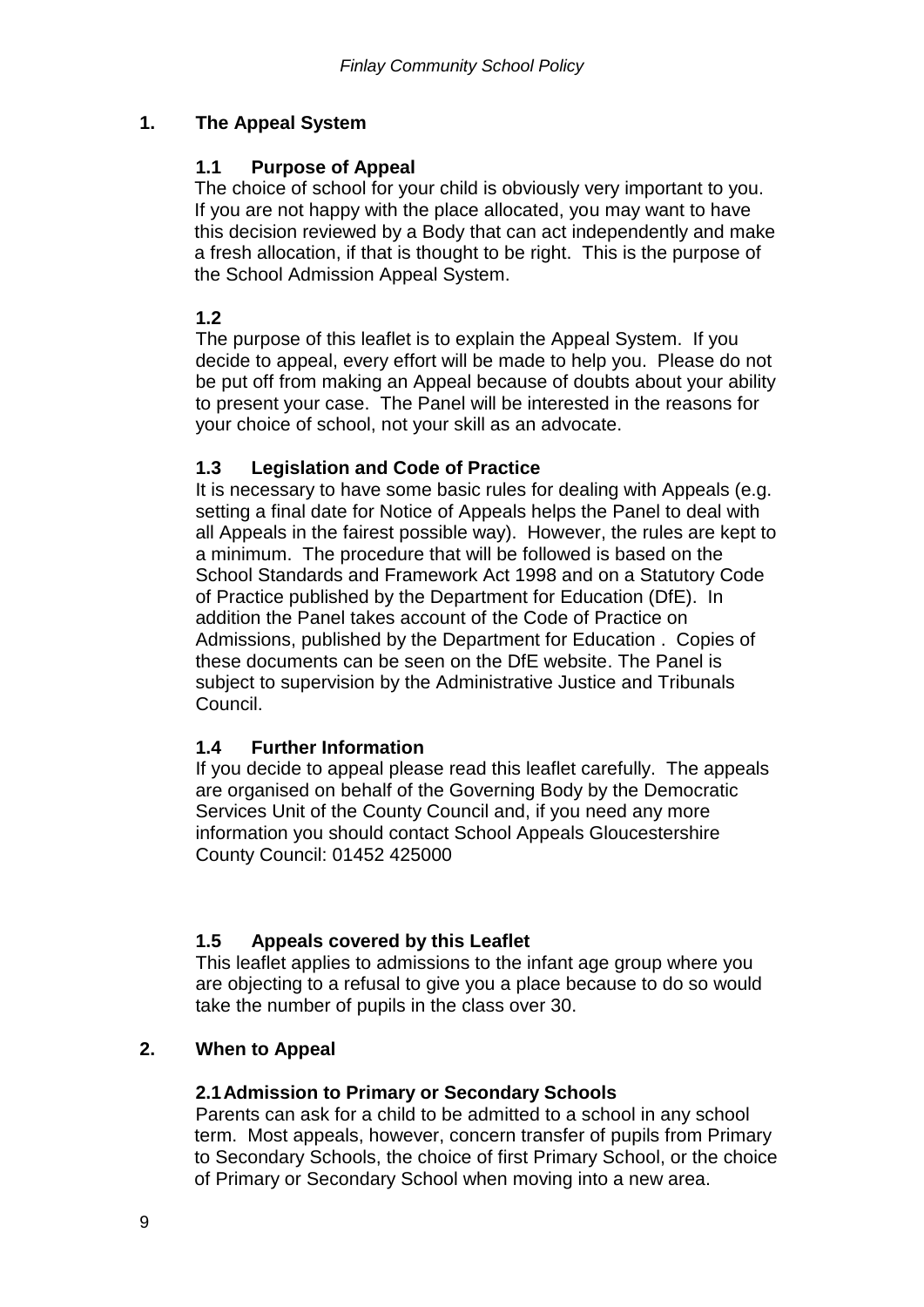## **2.2 Review of Allocation**

You should not make a formal appeal without first having received a final decision letter.

### **2.3 Deadline Dates**

You may appeal for entry on one occasion in each school year. Your final decision letter from the School will indicate a specific deadline date by which your appeal must be made. Appeals for admission within the school year (called "ad hoc" appeals) should be made within the time limit indicated in the final decision letter. If you intend to appeal, you are strongly advised to give notice within the time limit, if that is possible.

### **3. How to Appeal**

### **3.1 Statutory Requirements**

The School as the Admissions Authority is required to make arrangements for parents to express a preference for the school at which they wish their child to be educated. Under Section 86(2) of the School Standards and Framework Act 1998 the Admissions Authority must comply with any preference unless:

> Compliance with the preference would prejudice the provision of efficient education or the efficient use of resources.

Admission arrangements for the preferred school are wholly based on selection by high ability or aptitude and the admission of the child would be incompatible with selection under those arrangements.

Admission would be incompatible with co-ordinated admission arrangements covering two or more maintained schools which have been approved by the Secretary of State.

The child has been permanently excluded from two or more schools and at least one of the exclusions took place after 1 September 1997.

### Note

Prejudice of the kind referred to in (a) above may arise by reason of measures required to be taken in order to ensure compliance with the duty imposed by Section 1 (6) of the School Standards and Framework Act 1998 (duty of Local Education Authorities and Governing Bodies to comply with infant class sizes.)

With regard to (d), the requirement to comply with parental preference does not apply for two years after the second exclusion. This does not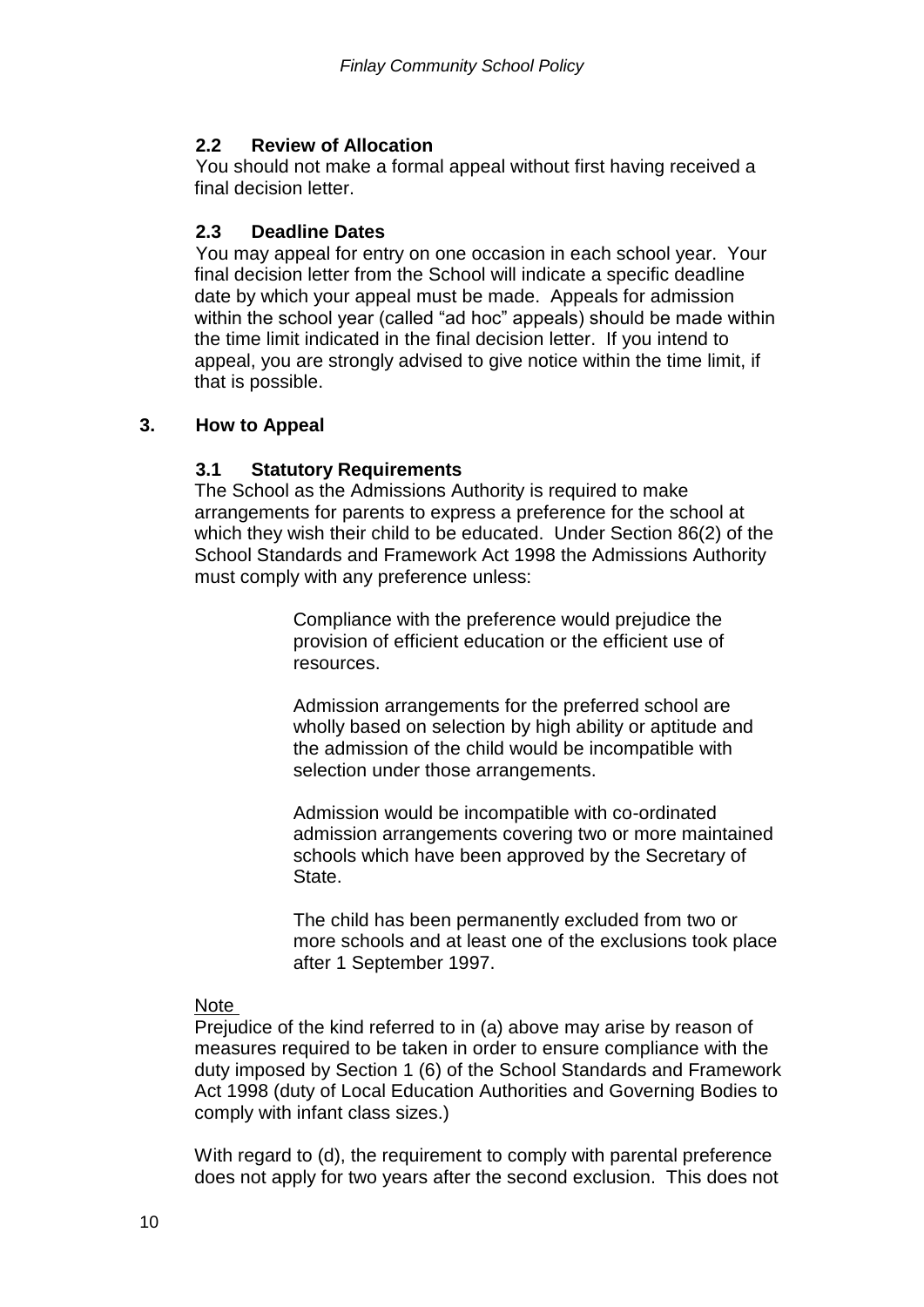apply to children below compulsory school age, or to pupils reinstated after exclusion. A permanent exclusion is regarded as taking effect from the first school day the Headteacher has told the pupil not to attend the school. If your child is in this situation, please contact the Democratic Services Unit for further advice.

### **3.2 Deciding to Appeal**

Your final decision letter (which should have reached you with this leaflet) will explain the reasons why your child has not been offered a place at your preferred school. Consider these reasons carefully, in the light of the Statutory Reasons for Refusal (paragraph 3.1) and the reasons for wanting your preferred school. You should also have regard to the Published Admissions Policy, a copy of which can be obtained from the School.

### **3.3 Notice of Appeal**

Your notice of appeal must be in writing, setting out the grounds on which it is made. Please use the Appeal Form attached to this leaflet.

#### **3.4 Reasons for Appeal**

The Statement of Reasons for your appeal is important. It is not enough to state that the reasons will be explained at the Appeal Hearing. Write down any reasons for your preference of school that you want the Appeal Panel to consider.

As you have been refused a place under the implementation of the Class Size Regulations you are strongly advised to bear in mind that the Appeal Panel can only decide in your favour on 2 grounds i.e.

- $\triangleright$  if there was a mistake made in the Admissions process which affected the allocation of a place to your child.
- $\triangleright$  Or
- $\triangleright$  if the School as the Admissions Authority has not acted in a "reasonable manner" in refusing to allocate a place at your preferred school.

The Code of Practice defines not acting in a reasonable manner as 'perverse in the light of the admission arrangements', i.e. beyond the range of responses open to a reasonable decision maker, or a decision which is so outrageous in its defiance of logic or of accepted moral standards that no sensible person who had applied his mind to the question could have arrived at it.

It is helpful if your grounds for appeal can explain your views on these two areas.

#### **3.5 Documents**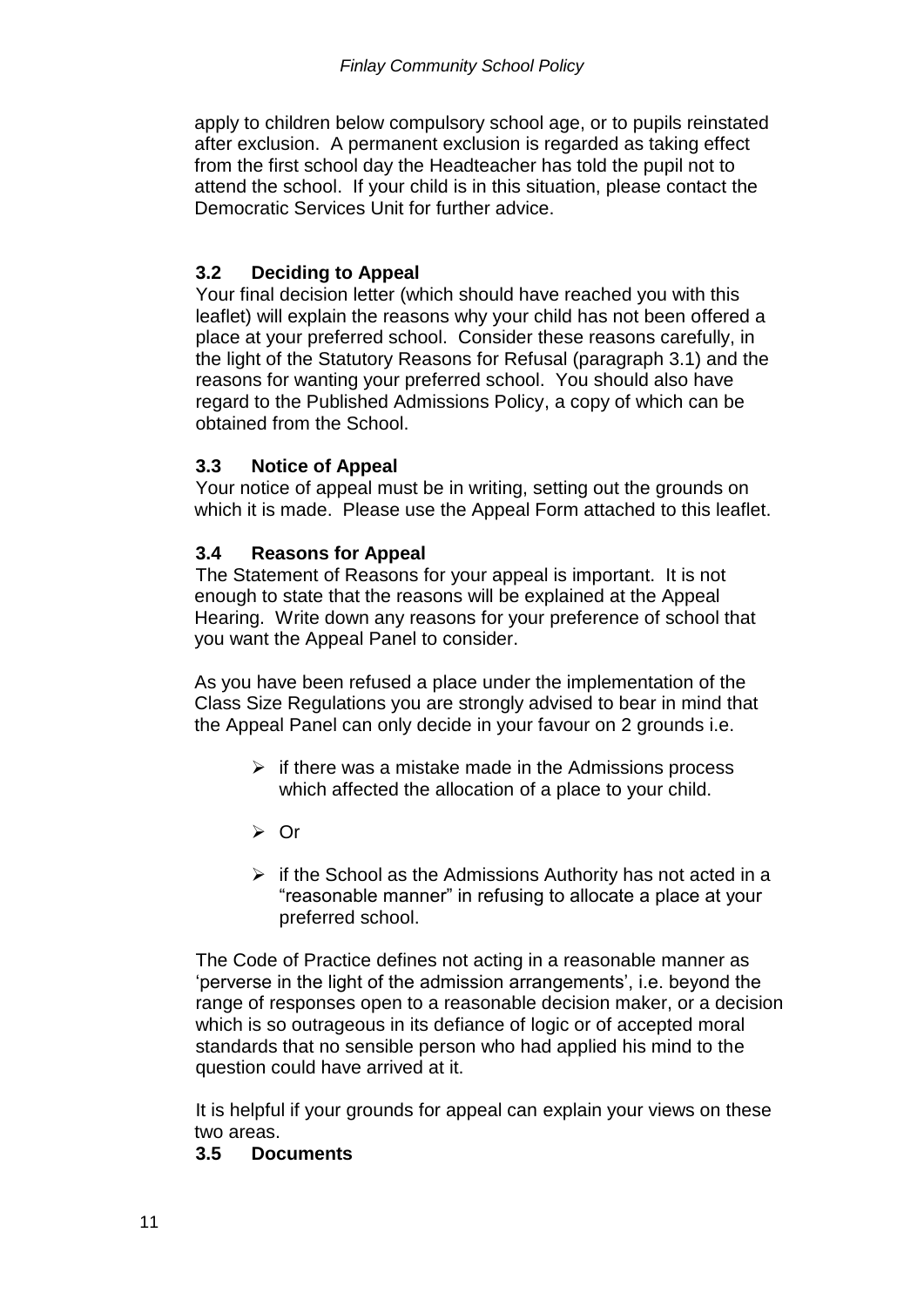If you want the Panel to consider any letters or documents, you should enclose a copy with your Notice of Appeal (or, if the document is bulky, explain what it is and indicate what relevant information it contains). The Panel will only consider documents put forward by you or by the School. It will not have read any files of correspondence between you and the school.

# **3.6 Supporting Evidence**

Consider whether any of your reasons for appeal need to be supported in some way. For example, if you believe that there are medical reasons for allocating a place at your preferred school consider whether you should ask your doctor for a letter commenting on your claim. The Panel will consider any written evidence you provide.

Whenever possible please attach any supporting documents to your appeal form. If you are not able to supply supporting documents with your appeal form you should try to provide a copy by the deadline date given in your appointment letter. The Panel will consider any written evidence you provide before the deadline date. However any material submitted after this date may not be considered by the Panel.

## **3.7 Attendance**

It is in the interests of all concerned for parents to attend hearings, if that is possible. You may be accompanied by a friend, or you can ask someone else to represent you. Please let us know if you intend to do this. However it is not appropriate for you to be accompanied by a teacher from your child's current school. It is for you as parents to decide if your child should be present at the appeal hearing. If you wish to bring your child with you please let us know in advance.

If you are not present, the Panel will consider the case very carefully on the basis of any written representations that you have made when giving notice of your Appeal, together with the School's Statement, any documents supplied by either of you, and the published Admissions Policy. However, the Panel members will not be able to ask you questions about your case and you will not be able to question the Presenting Officer.

# **3.8 Special Needs**

If you have special problems in attending the Hearing (perhaps because you have a disability) or if there is any other information that you think is relevant, please include the information in a separate letter.

# **3.9 Sending the Notice**

When you fill in the Appeal Form, send **one** copy of it to Finlay Community School. The second copy of the form is to be retained by you.

### **3.11 Delay**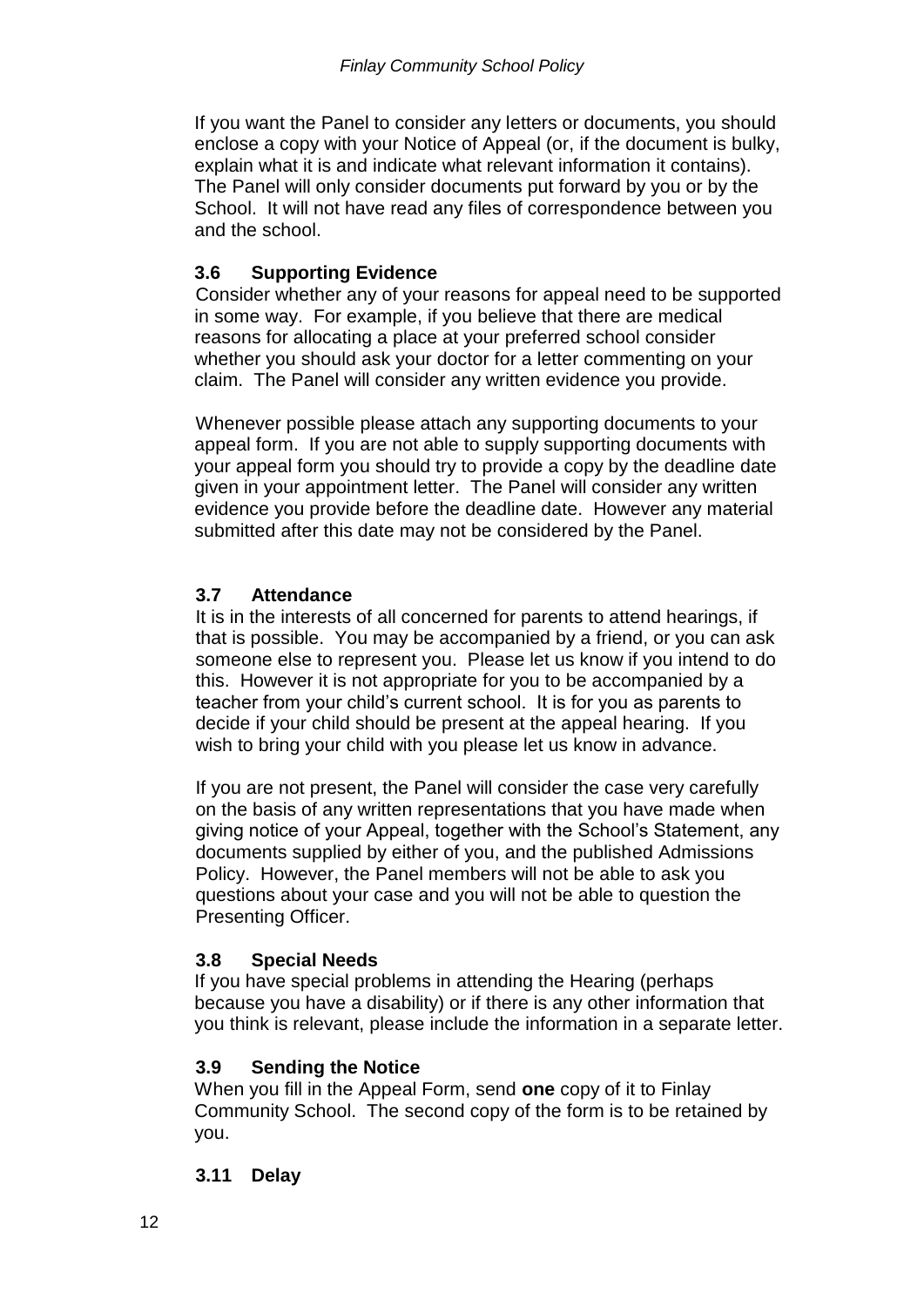Please send in your Notice of Appeal as soon as possible. If there is an important document that is not available, do not hold up your Notice of Appeal beyond the deadline date, but add a note detailing the document you are waiting for. Please remember that you should aim to send the missing document(s) before the deadline given in your appointment letter to ensure that they are considered by the Panel.

### **4. Arrangements for the Appeal Hearing**

#### **4.1 Date and Place**

Most Appeal Hearings for reception entry will take place from the middle of June to the end of July. Appeal Hearings are also arranged regularly throughout the year. If you are making an ad hoc appeal, you will be offered an appointment for the next appropriate date. This may occasionally be more than four weeks from when you lodge your Appeal. All Hearings will be during normal office hours and if possible held in a place that is reasonably accessible to you. A letter will be sent to you two weeks before the Hearing, telling you when and where it will be held. Every effort will be made to deal with appeals on the date allocated. It is difficult to rearrange Appeal dates without affecting the timetable for other Appeals. However, if you want to be present but are genuinely unable to attend on the date allocated, please telephone the numbers given in paragraph 1.4 as soon as possible, explaining why you cannot attend on that date.

### **4.2**

At least a week before the Hearing date, you will be sent a copy of the School's Statement that the Panel will consider. This Statement should explain the application of the published Admissions Policy to your case and the reasons for deciding to refuse a place at the school of your choice by reference to Section 86 of the School Standards and Framework Act 1998 (see paragraph 3.1). The Statement may make reference to the reasons given by you for your Appeal and your original explanation of the reasons for your preference, where those are not the same. Your Notice of Appeal and the School's Statement, together with other documents supplied by you or the School will also be copied to the Members of the Appeal Panel. On occasion, it may be necessary to ask you to supply additional copies yourself of the other documents you would like the Appeal Panel to consider. If this is the case, you will be informed of this at the earliest opportunity and, in any event, by the time you are offered an appointment.

### **4.3**

If there was any document that you were unable to supply with your Notice of Appeal, please send a copy as soon as it is available, so that the Panel members and the Presenting Officer from the School can read it before the Hearing.

Any documents provided after the deadline date will only be considered if the Panel agrees, having taken into account the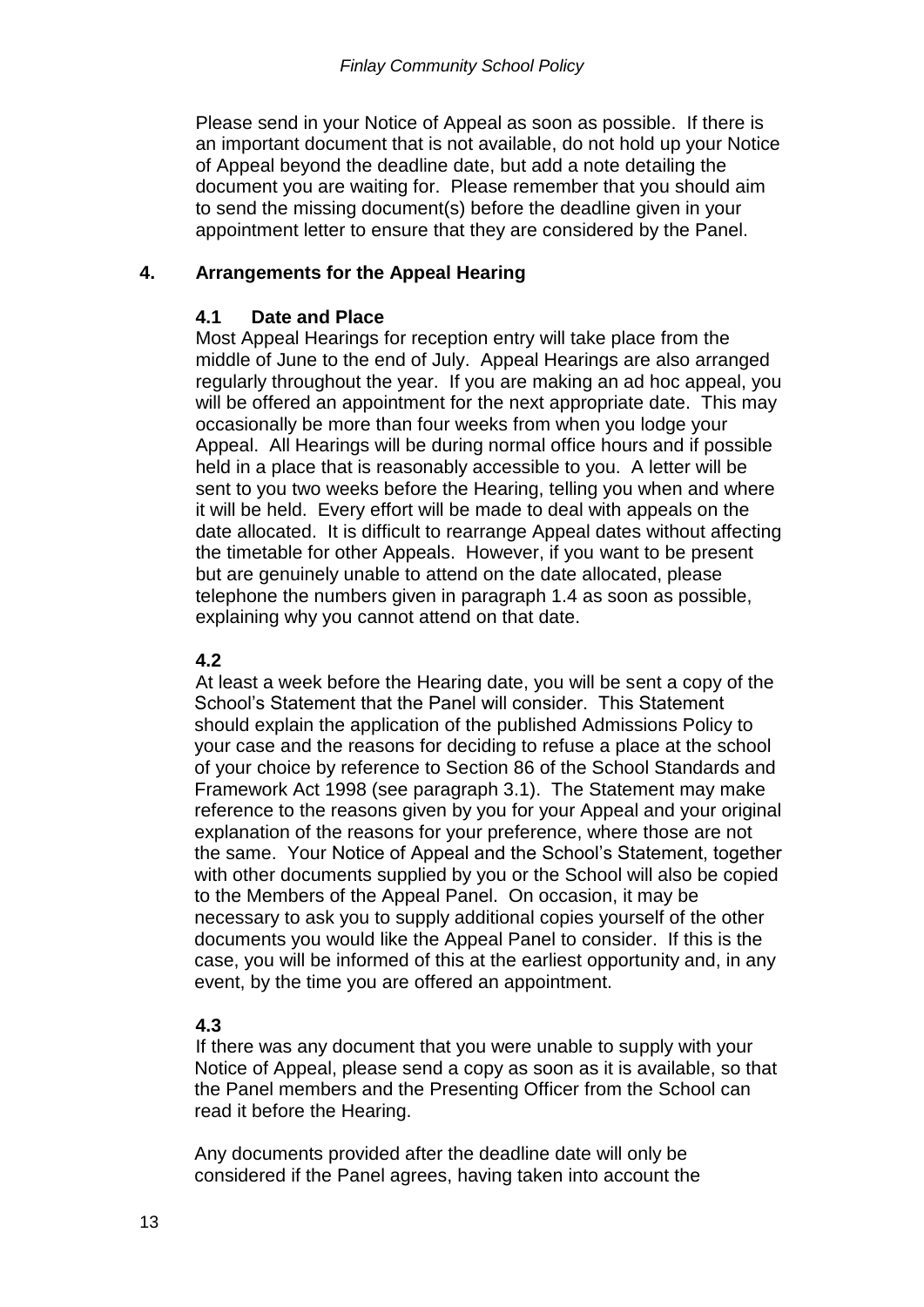significance of the material and the implications if the Hearing has to be adjourned to allow time for everyone to read and consider the additional paperwork.

# **5. The Appeal Hearing**

### **5.1 The Appeal Panel**

Membership of the Appeal Panel comprises one lay member, one parent and either another lay member or parent. The Panel is independent of the School. None of the members will have been connected with the allocation, or with any schools concerned. The Panel must take account of your preference and the School's arrangements for allocating pupils in excess of the published admission number, if that is thought to be justified in all the circumstances. It will base its decision on the allocation of pupils and on the circumstances of each case.

### **5.2 Attending the Hearing**

If you decide to attend the Hearing, please wait in the waiting area until you are called into the room where the Appeal will be heard. Every effort will be made to hear appeals at the time stated in the letter that is sent to you, but, sometimes, earlier appeals may take longer than expected.

### **5.3 Who may be Present?**

Appeals will be heard in private. The three members of the Appeal Panel will, of course, be present, together with usually one Officer from the Democratic Services Unit to make notes and advise the Panel on matters of Law and procedure (but not to participate in the decision making). The School will normally be represented by a Presenting Officer who will enter and leave with you.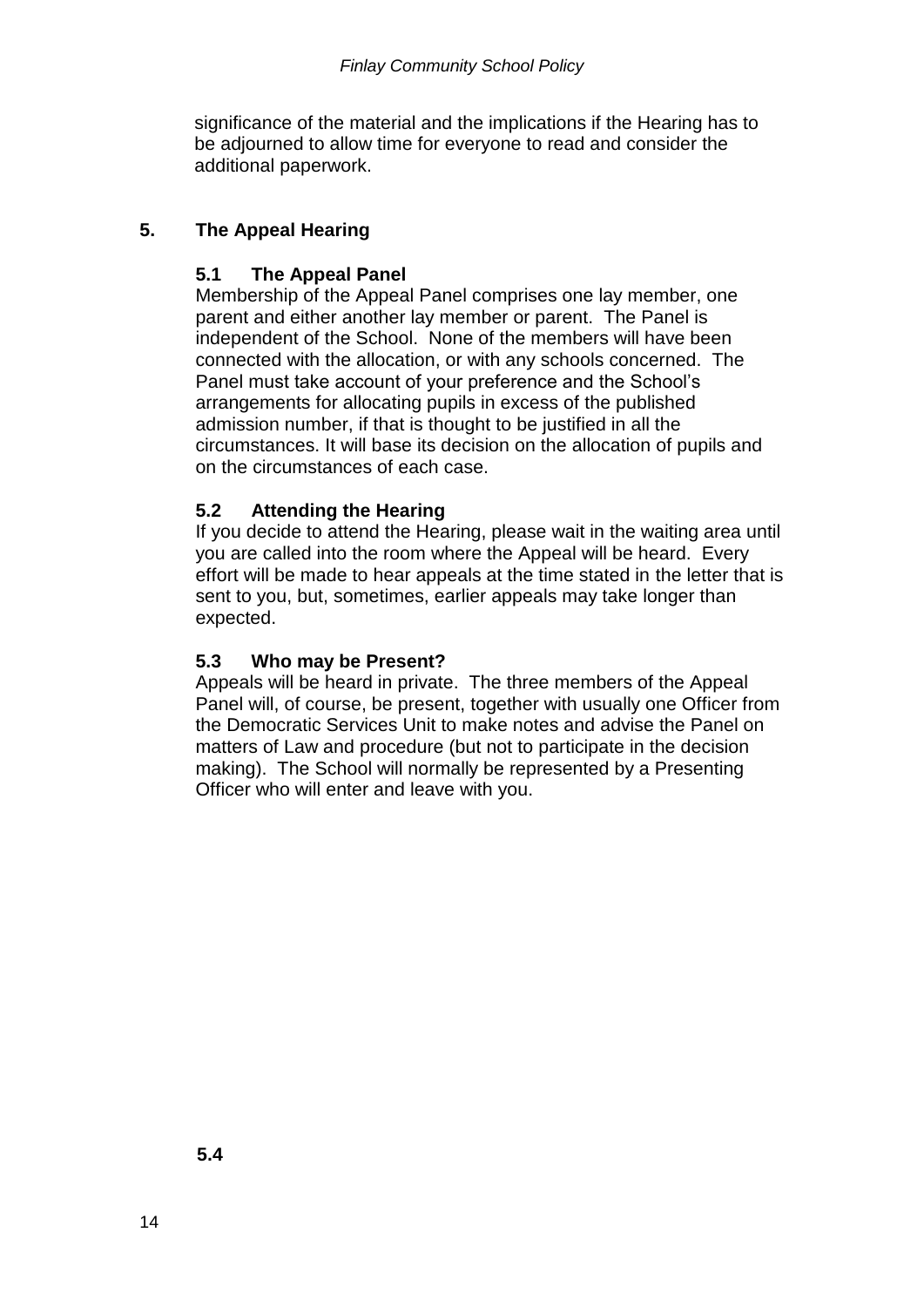The Appeal Hearing will follow the procedure set out in the Code of Practice. This may make the Appeal Hearing appear rather formal; however, every effort is made to put parents at their ease and give them every opportunity to present their case. The procedure is based on fairness and will normally be as follows.

- 1. Parents and Presenting Officer called in, Chairperson to introduce everyone and explain procedure and decision process.
- 2. Presenting Officer to explain the Council's case.
- 3. Parents to ask questions of Presenting Officer.
- 4. Panel to ask questions of Presenting Officer.
- 5. Parents to explain reasons for appeal.
- 6. Presenting Officer to ask questions of parents.
- 7. Panel to ask questions of parents.
- 8. Presenting Officer to sum up.
- 9. Parents to sum up.
- 10. Parents and Presenting Officer to leave.
- 11. Panel to discuss the case and come to a decision.

# **5.5**

The Appeal Panel will make its decision on the basis of the information supplied by you and the School. The members of the Panel will have some background knowledge of the school allocation system, but they will not have had a briefing about your case. They will not be given confidential information about your case that is not available to you. Confidential information about other children or their families will not, of course, be made available to you.

#### **5.6 Documents**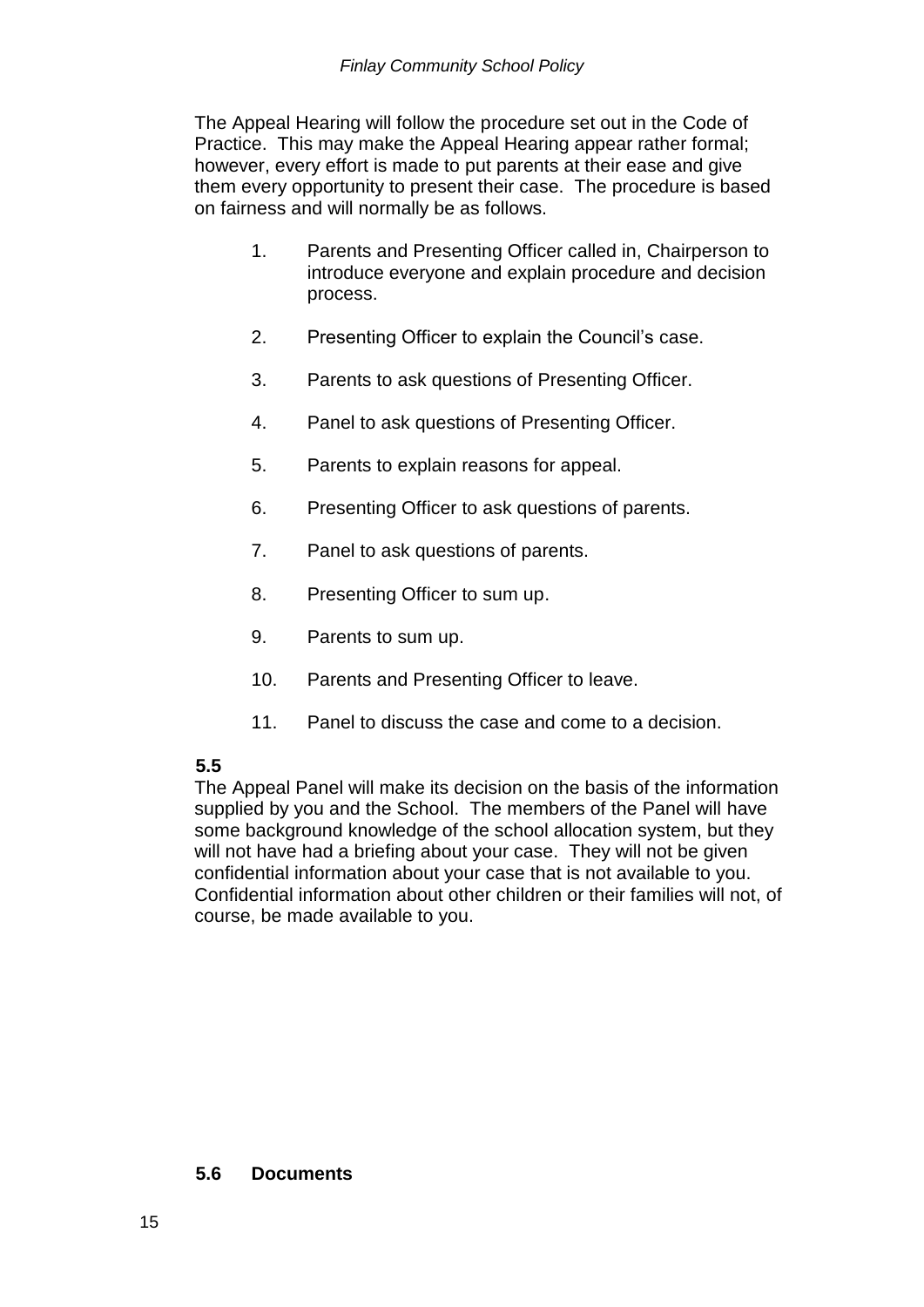The Panel will have copies of:

- a. Your Notice of Appeal and any relevant documents sent therewith.
- b. The School's Statement, which will have been supplied to you at least seven days before the Hearing, together with any documents sent with the Statement.
- c. Information published by the School relating to arrangements for the admission of pupils.

### **5.7 Witnesses**

It should not normally be necessary for witnesses to be called (a letter or report will normally be sufficient), but the Panel may agree to hear evidence from witnesses if it would be relevant to the Appeal. If you wish to bring witnesses, please inform the Appeals panel before your appeal hearing.

### **6. After the Hearing**

### **6.1 The Decision**

The Panel will make its decision after you and the Presenting Officer have left the room. It is, first of all, necessary for the Presenting Officer to have satisfied the Panel that the School as the Admissions Authority was legally entitled to refuse a place at your preferred school on one of the grounds in Section 86 of the School Standards and Framework Act 1998 (see paragraph 3.1). If the Panel is not satisfied that one of the Section 86 grounds applies, then your Appeal must be allowed. Once the Panel is satisfied that the School was legally entitled to refuse a place at your preferred school, it must then consider if the decision was not one which a reasonable admission authority would make in the circumstances of the case.

The Panel may also need to consider the consequences of allowing all or only some appeals for the same school and the grounds for each of those appeals.

### **6.2 Adjournment**

It is often necessary for the Panel to defer making a decision, e.g. to allow it to hear a number of competing claims for the same school or to give parents and the Presenting Officer an opportunity to discuss a possible solution.

### **6.3 Announcing a Decision**

When a decision has been made, it will be notified to you in writing as soon as possible, with a statement of the reasons for the decision if your wishes have not been met.

### **6.4 The Effect of the Decision**